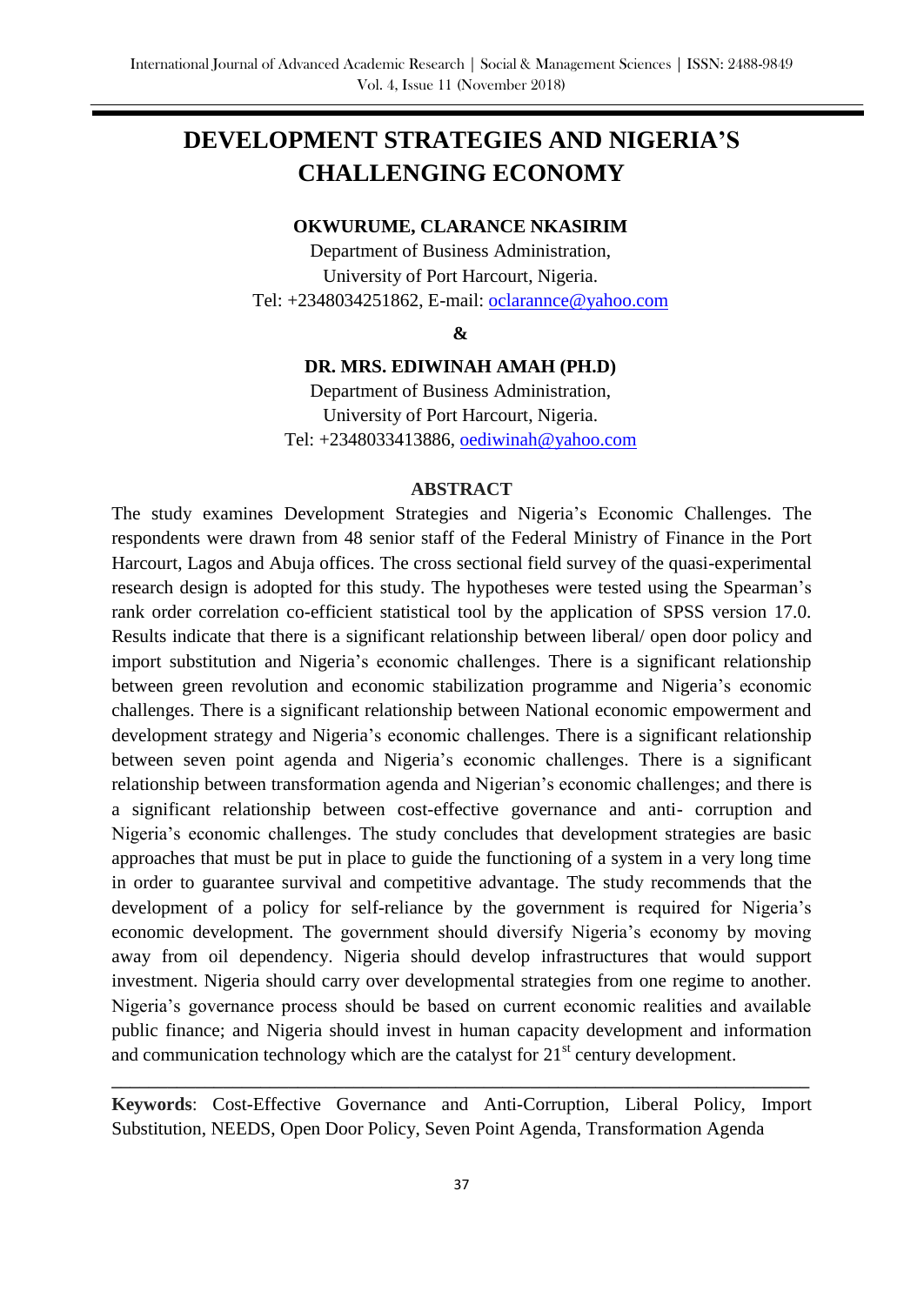#### **1.0 INTRODUCTION**

#### 1.1 **Background to the Study**

Nigeria is plagued by economic challenges due to inconsistent economic policies. Characteristically, she has political instability, bad governance, and corruption which had encouraged poor industrialization, unemployment, currency devaluation, food shortage, patronage for foreign made products, oil dependence, and paucity of basic amenities and infrastructure (Okigbo, 1989; Omorodion & Okpabe, 2014). Nigeria is Africa's most populous nation, ranked eighth amongst oil producing countries with the largest economy worth \$510bn (Hendrik, 2014). In spite of this, there is poverty in the country as over 60% of the people live below the poverty line of \$1 US Dollar a day (The World Fact Book, 2016). Before the discovery of oil in commercial quantity in 1956 at Oloibiri in the present day Bayelsa State, Nigeria depended on agriculture, but, oil wealth made her to abandon agriculture. Now, the dwindling oil prices and shortage of oil revenue cannot guarantee adequate economic planning. Today, a lot of companies have closed down, thereby causing job losses. Even state governments have shortage of revenue problems and cannot pay workers' salaries (Nda-Isaiah, 2016). In fact, many states depend on the federal government for bailout funds to pay salaries. These maladies reveal that the nation's economy is in a very poor shape. Thus, this paper seeks to examine Development Strategies and Nigeria's Challenging Economy.

#### 1.2 **Statement of the Problem**

Over the years, several military and civilian regimes have had national development plans, strategies or economic reforms in Nigeria (Okigbo, 1989; Omorodion & Okpabe, 2014). Practically, Nigeria first adopted the liberal/ open door policy as an economic strategy which was inherited from the British colonial masters after independence (Ibinta, 2005). Also, in 1962 under the Alhaji Tafawa Balewa's civilian regime, Nigeria adopted the Import Substitution strategy. Then, in 1972, the military rule of Gen. Yakubu Gown came up with the Indigenisation Policy to promote economic growth. Similarly, Gen. Olusegun Obasanjo's military regime (1976-1979) initiated the Operation Feed the Nation (OFN) to improve agriculture. Then, the Shehu Shagari's regime of 1979-1983 initiated the Green Revolution and Economic Stabilization Programme to improve the economy due to fall in oil prices. After Shagari's rule, Gen. Muhammadu Buhari in 1983 introduced the "Back to Land Programme" and austerity measures to cut cost of governance. Later, the Gen. Ibrahim Babangida regime adopted the Structural Adjustment Programme (SAP) strategy to solve economic problems. Then, Gen. Sani Abacha (1994 – 1998) engaged in debt servicing. Gen. Abdulsalami Abubakar replaces Abacha. Abubakar continued the expenditure of revenues on debt servicing. However, Olusegun Obasanjo's civilian introduced the National Economic Empowerment and Development Strategy (NEEDS) to tackle poverty. At the end of Obasanjo's rule, Alhaji Umaru Musa Yar'Adua initiated the Seven Point Agenda to solve key developmental and economic problems. Then, President Goodluck Jonathan introduced the Transformation Agenda to correct economic problems in the country. Today, the civilian regime of President Muhammadu Buhari is embarking on a cost-effective governance and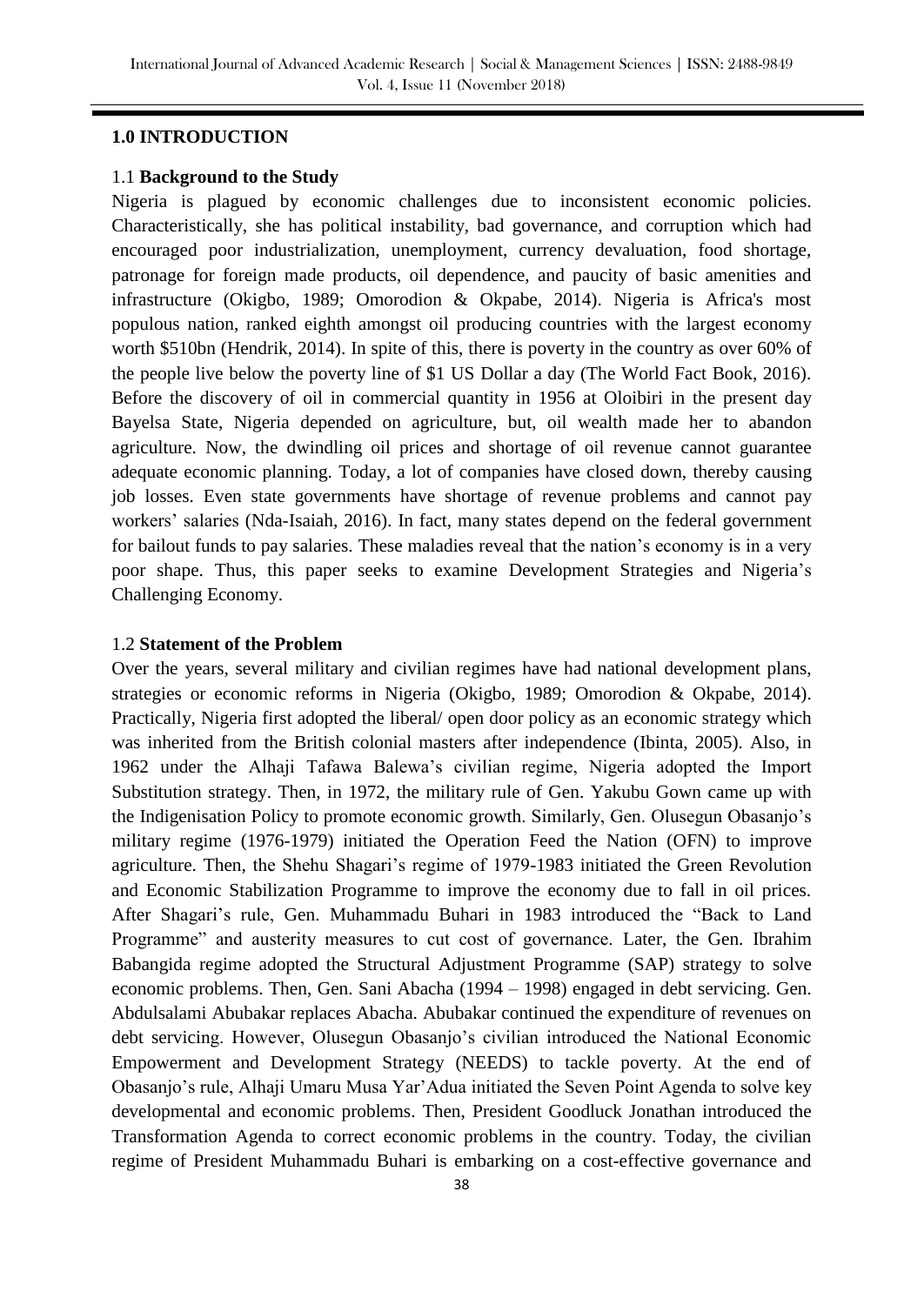anti- corruption strategy to reduce public spending. But, these highlighted strategies have not eradicated the economic challenges in the country. The research is a correlation study that seeks to examine the relationship between development strategies and Nigeria's economic challenges. However, for the purpose of this study, the economic strategies developed by the civilian regimes were adopted. Consequently, the study seeks to address how liberal/open door policy and import substitution can affect Nigeria's economic challenges; assess how Green Revolution and Economic Stabilization programme can affect Nigeria's economic challenges; identify the influence of National Economic Empowerment and Development Strategy (NEEDS) on Nigeria's economic challenges; examine the effect of Seven Point Agenda on Nigeria's economic challenges; evaluate how the Transformation Agenda can affect Nigeria's economic challenges; and determine how cost-effective governance and anticorruption can affect Nigeria's economic challenges.

#### **1.3 Hypotheses**

The following hypotheses stated in the null form were developed for the study:

**HO1:** Liberal/ open door policy and import substitution does not have significant relationship with Nigeria's economic challenges.

**HO2:** There is no significant relationship between green revolution and economic stabilization programme and Nigeria's economic challenges

**HO3:** National economic empowerment and development strategy do not have significant relationship with Nigeria's economic challenges

**HO4:** No significant relationship exists between seven point agenda and Nigeria's economic challenges.

**HO5:** There is no significant relationship between transformation agenda and Nigeria's economic challenges.

**HO6:** There is no significant relationship between cost-effective governance and anticorruption and Nigeria's economic challenges.

# **2.0 REVIEW OF RELATED LITERATURE**

#### **2.1 Introduction and Theoretical Framework**

Strategy is a policy applied for gaining competitive advantage (Ibenta, 2005). Nigeria requires strategy to make decisions for economic planning, development and growth. Basically, an economic strategy needs to be developed via a valid and reliable economic theory. Several economic theories exist, but the theory underpinning this study is the Keynesian economic theory propounded by John Maynard Keynes. Keynesian theory states that targeted government spending and intervention are valuable measures that can improve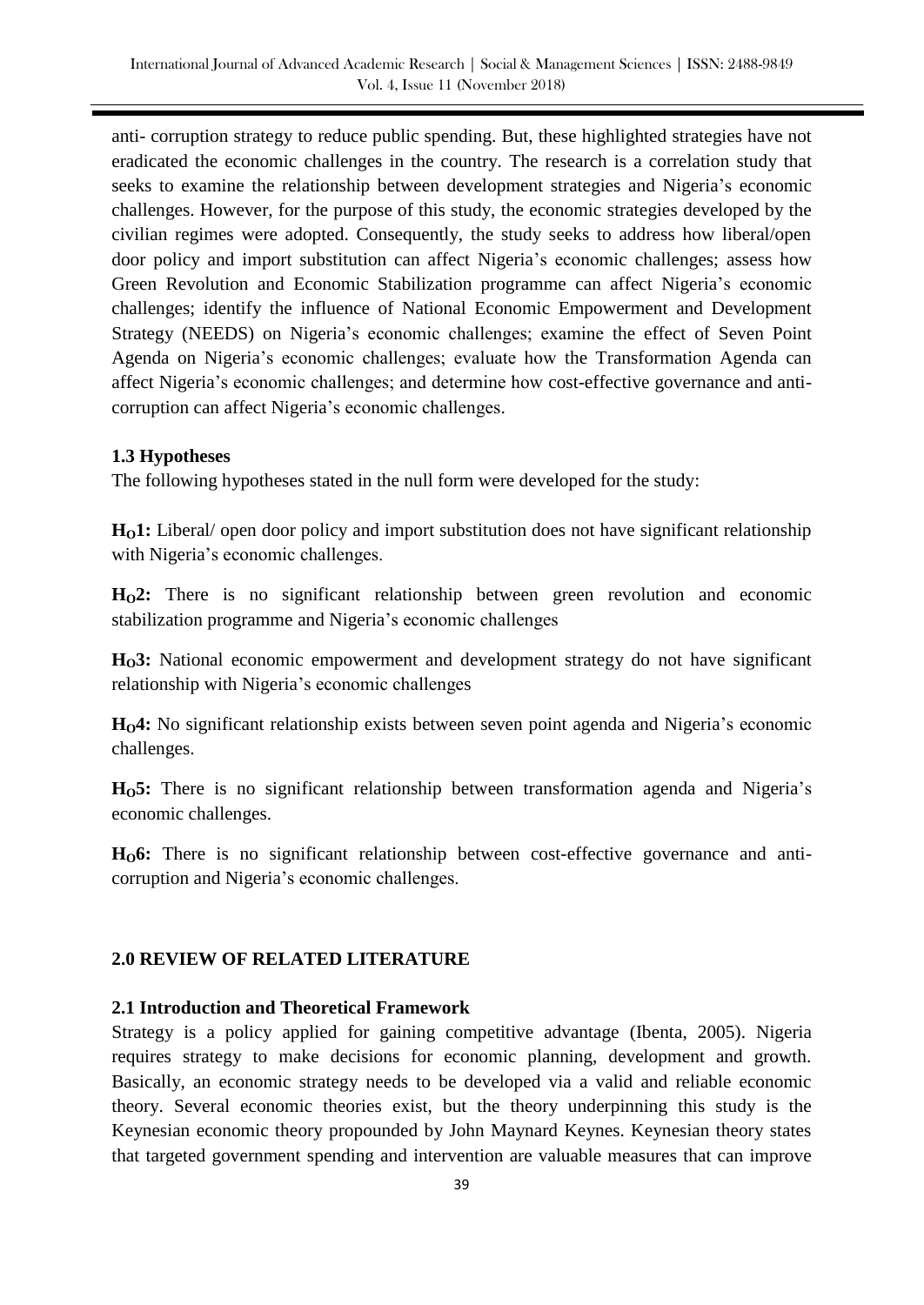economic growth and development because it supports the movement of goods when free markets become inefficient (Schroeder & Vitez, 2016). Thus, Nigeria with a mixed economy with government regulations and interventions needs the Keynesian economic theory.

# **2.2 Liberal/ Open Door Policy and Import Substitution and Nigeria's economic challenges**

The liberal policy of Alhaji Tafawa Belewa (1959-1967) was an economic system that supports individual or households in making economic decisions by participating in a free market with emphasis on freedom of choice backed up by government intervention in order to remove private monopoly. On the other hand, the open door policy encouraged Nigerians to export agricultural products to the industrialized nations, while, manufactured goods were imported into the country (Ibenta, 2005). This policy made Nigeria to buy without industries (Ayida, 1987). But, in order to correct this problem, import substitution was initiated. The government introduced import substitution in order to encourage local production of imported product and self-reliance. However, Nigerians preferred foreign made goods to those made in Nigeria and this strategy was not effective (Ojarikre, 2016).

# **2.3 Green Revolution and Economic Stabilization Programme and Nigeria's economic challenges**

Shehu Shagari's administration (1979-1983) initiated the Green Revolution Programme with the objectives of curtailing food importation and boosting crop and fibre production through mechanized farming. However, the programme was characterized with corrupt practices and waste of public funds. Also, in 1981, the fall in oil price affected the finances of the government and the Economic Stabilization Programme was initiated to help protect the economy with the objectives to limit import licenses, reduce government spending and raise custom duties. However, the result from the stabilization program was minimal (Abah Adah, 2015).

# **2.4 National Economic Empowerment and Development Strategy and Nigeria's economic challenges**

The National Economic Empowerment and Development Strategy (NEEDS) of Olusegun Obasanjo's civilian regime (1999-2007) was used to raise the country's standard of living, through a variety of reforms, including macroeconomic stability, deregulation, liberalization, privatization, transparency, accountability as well as basic deficiencies, such as the lack of freshwater for household use and irrigation, unreliable power supplies, decaying infrastructure, impediments to private enterprise, corruption, to promote food security, increase employment opportunities, boost agriculture and to reduce poverty (Shekarau, 2005). The NEEDS also have its equivalent at the state and local government levels, known as the State Economic Empowerment and Development Strategy (SEEDS) and the Local Government Economic Empowerment and Development Strategy (LEESD).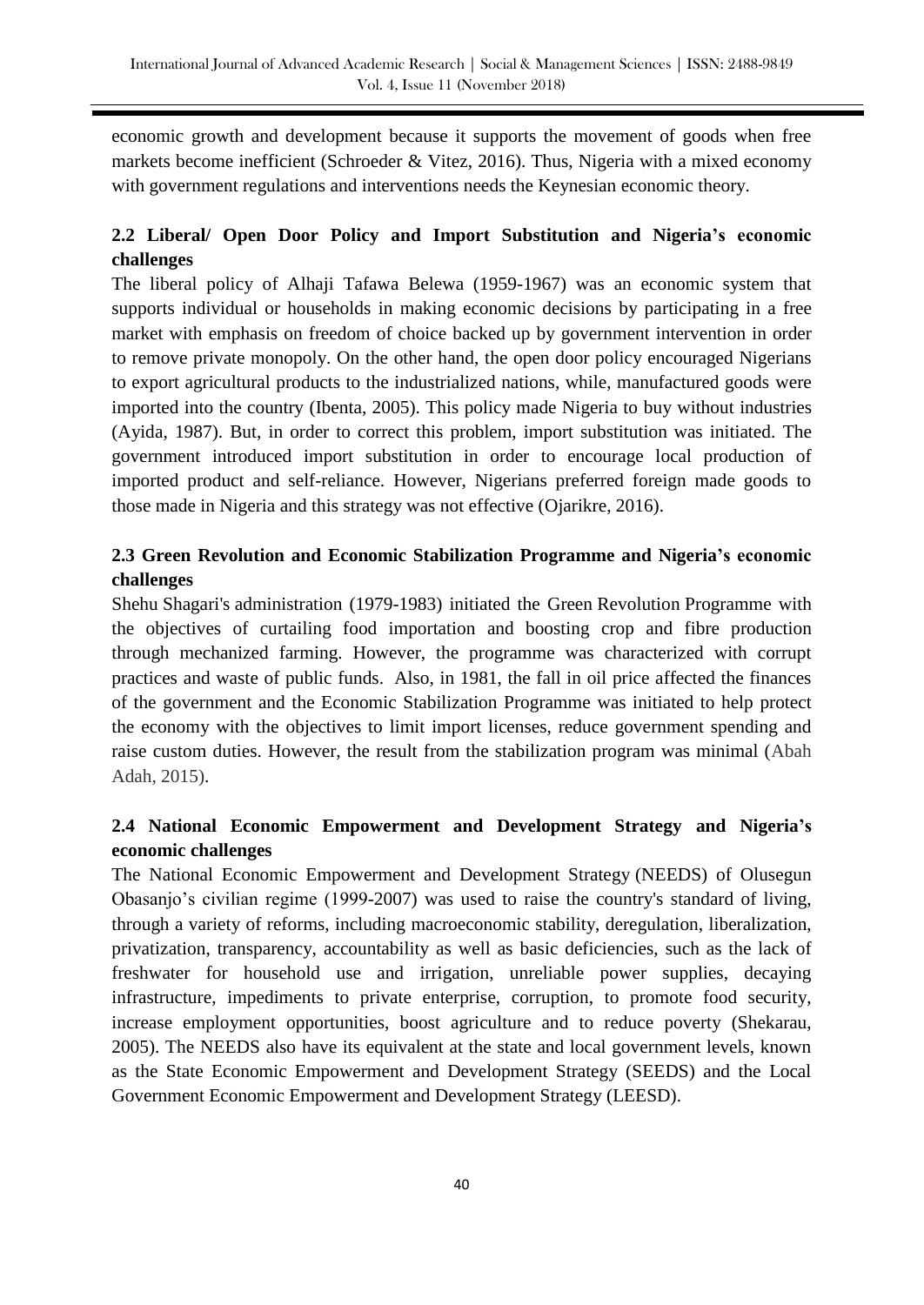# **2.5 Seven Point Agenda and Nigeria's economic challenges**

Seven Point Agenda of Alhaji Umaru Musa Yar'Adua (2007-2010) was introduced to develop the economy by addressing seven key sectors of power and energy, food security, wealth creation, transport sector, land reforms, security and education. The essence of the programme was to boost the production of infrastructures that would boast economic growth, alleviate poverty, boast human capital, save guard lives and property, and reduce hunger in the land (Ola, 2009).

# **2.6 Transformation Agenda and Nigeria's economic challenges**

Transformation Agenda of President Goodluck Jonathan's rule (2010-2015) was planned to correct the flaws in the country's drive for development due to lack of continuity, consistency and commitment (3Cs) to agreed policies. The progamme covered key areas of the economy such as macroeconomic framework and economic direction; job creation; public expenditure management; governance; justice and judiciary; foreign policy and economic diplomacy; legislature; education; health sector; labour and productivity; infrastructure policies, programmes and projects; power; Information and Communication Technology; Niger Delta; and transportation (Usigbe, 2011).

# **2.7 Cost-effective Governance and Anti-corruption and Nigeria's economic challenges**

President Muhammadu Buhari due to the falling prices of oil and the problem of corruption, which has depleted the country's foreign reserves due to gross mismanagement, introduced cost-effective governance and anti-corruption measures to restructure the economy (Ojudu, 2016). The policy is meant to build the economy from over dependence on oil. However, due to fall of oil price, the country intends to borrow from the International Monetary Funds with stringent policies which could devalue the naira (Nwabughiogu, 2016).

# **3.0 METHODOLOGY**

# **3.1 Research Design, Sample and Procedure**

The cross sectional field survey of the quasi-experimental research design is adopted for this study so as to examine the interaction of the variables in the study population. The purposive sampling procedure was adopted based on the judgment of the researchers. The target population consists of 60 senior staff from grade levels 12 to 16 of the Federal Ministry of Finance in the Port Harcourt, Lagos and Abuja offices. The Federal Ministry of Finance serves as the credible institution to investigate development strategies and Nigeria's economic challenges. The staff cuts across persons knowledgeable in Finance, Accounting, Management, Taxation, Statistics and Economics. Out of the 60 staff who were administered 60 copies of questionnaires, A total of 48 were completed and returned correctly; and 80% response rate was achieved. The respondents' demographics indicate that 16 or 40% were women and 24 or 60% were men. They were aged between 35 and 44 years; and their level of education was first degree or its equivalents and professional qualifications.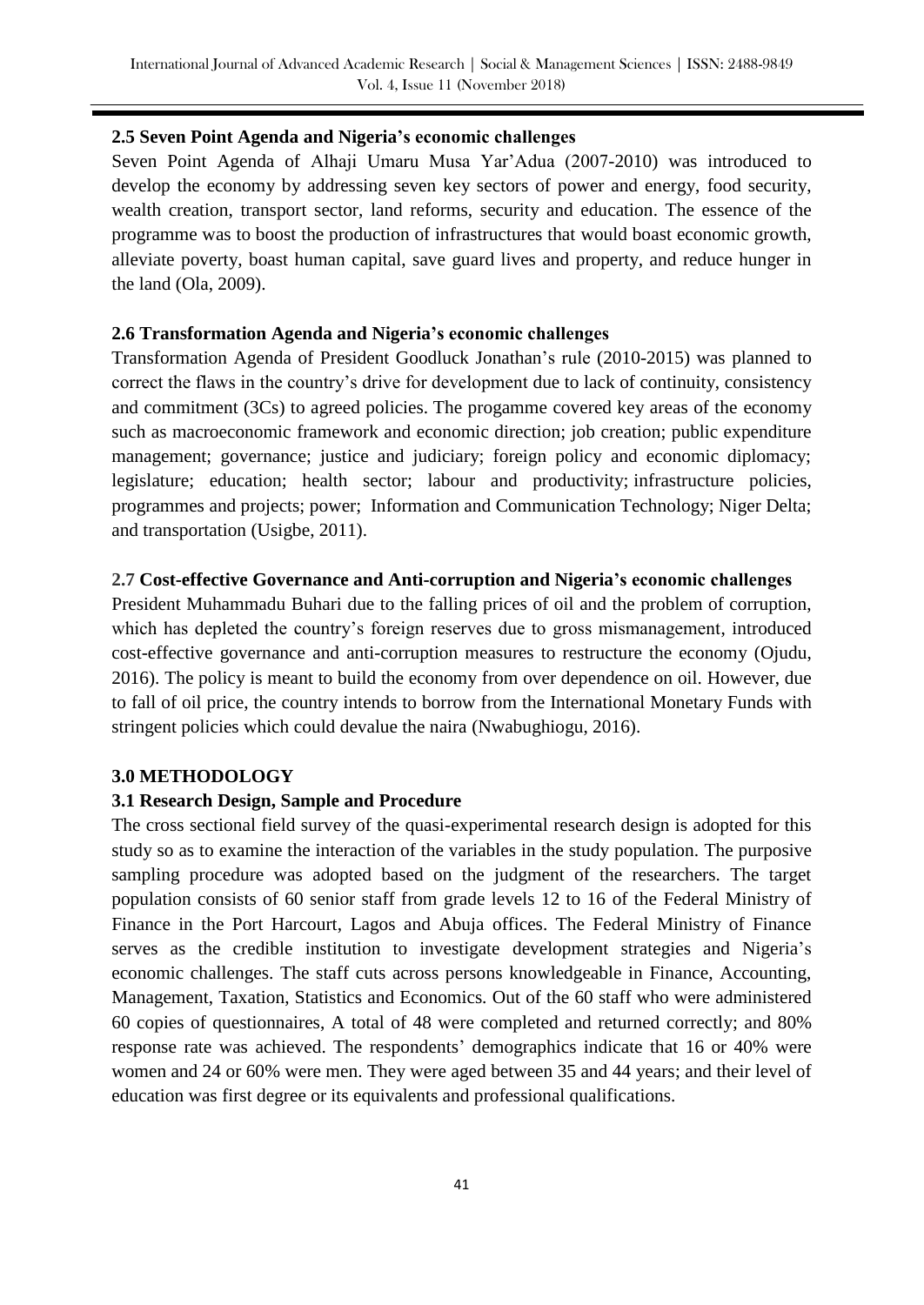# **3.2 Validity and Reliability of Research Instrument**

The questionnaire serves as the instrument of the study. The items on the questionnaire were constructed based on content validity so as to reveal the independent and dependent variables. Also, a test - retest method was used to ascertain the reliability of data. The researchers administered the first and second tests within two weeks. The tests were correlated using the Cronbach Alpha co-efficient and  $\alpha$  = .80 was obtained. The result confirmed that the instrument is good enough to realize the set objectives of the study.

# **3.3 Data Analysis Technique**

The research hypotheses developed in this study will be analyzed and tested by the use of the spearman's rank order correlation. The spearman's rank order correlation is usually designated as Rho. It ranks paired observations, thus requiring at least ordinal data Rho, symbolized by  $r_s$  or p, measures the degree of relationship between two sets of ranked observations. Rho assumes any value from  $-1$  to  $+1$  indicating perfect correlation and 0 no relationship. The statistical package for social sciences (SPSS) (version 17.0) was used to test the hypotheses.

# **4.0 RESULTS AND DISCUSSION**

# **4.1 Test of Hypotheses**

The hypotheses testing were done by the use of the Spearman Rank Order test was adopted because data collected for the study was measured in ordinal scale. The analysis and interpretation of the results were guided by the correlation decision scale frame of Dana (2001) as follows: (a)  $\pm$  0.00 – 0.19 (very weak); (b)  $\pm$  0.20 – 0.39 (weak); (c)  $\pm$  0.40 – 0.59 (moderate); (d)  $\pm$  0.60 – 0.79 (strong); (e)  $\pm$  0.80 – 0.99 (very strong), and (f)  $\pm$  1 (perfect).

# **Hypothesis One:**

 $H_0$ 1: Liberal/ open door policy and import substitution does not have significant relationship with Nigeria's economic challenges.

# **Table 4.1.1: Spearman Rank correlation coefficient and Zr-test on the relationship between Liberal/ open door policy and import substitution and Nigeria's economic challenges**

| Variables    |    | ΙS   | df | Zr-cal | Z-crit | Result |
|--------------|----|------|----|--------|--------|--------|
| LOOPIS       | 48 | .710 | 46 | 11.215 | 1.96   | Sig.   |
| Vs.          |    |      |    |        |        |        |
| $_{\rm NEC}$ |    |      |    |        |        |        |

LOOPIS*= Liberal/ open door policy and import substitution; NEC = Nigeria's economic challenges: Survey Data, 2016*

Table 4.1.1 above shows that there is a relationship between liberal/ open door policy and import substitution and Nigeria's economic challenges  $(r_s = 0.710)$ . This shows that liberal/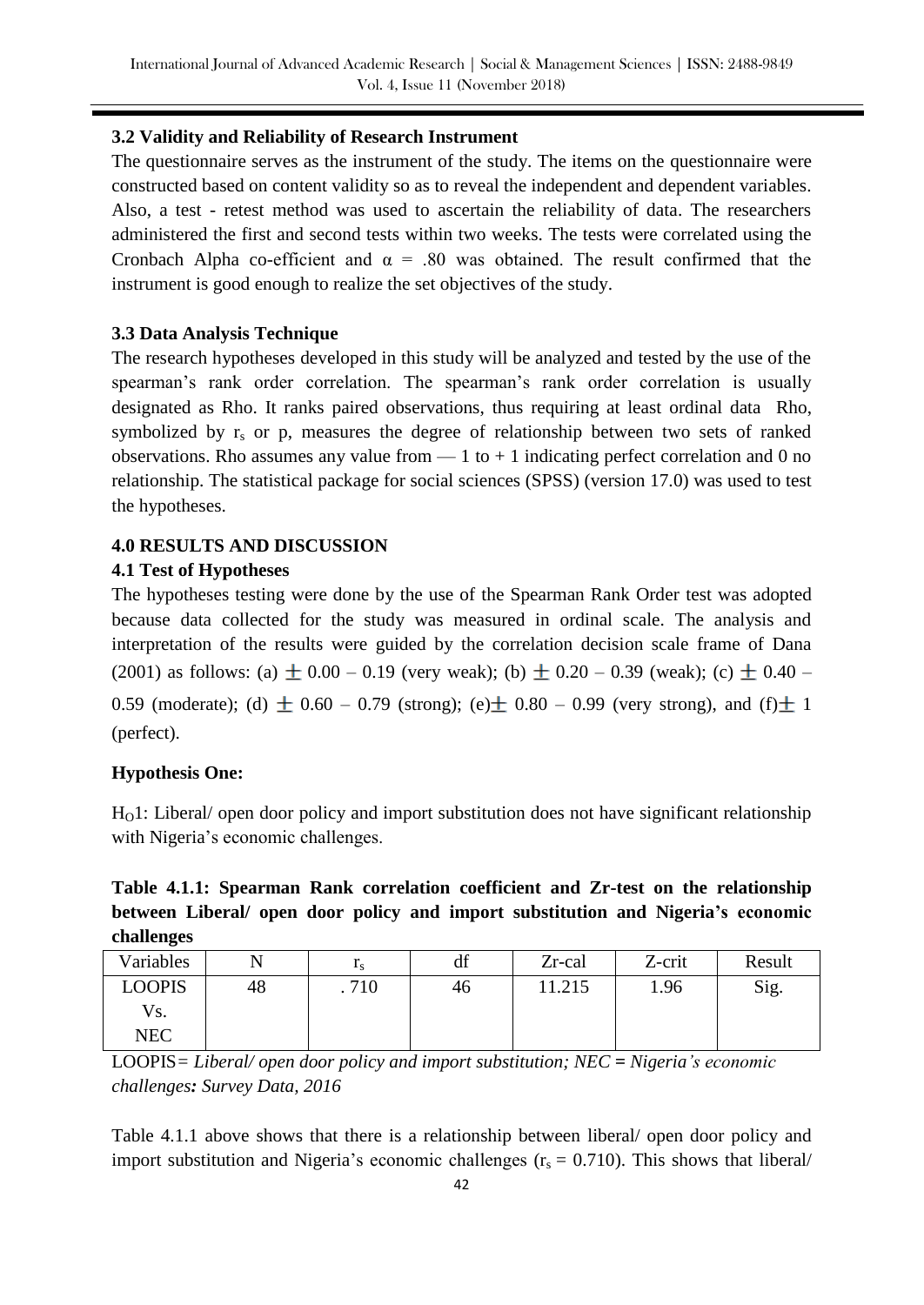open door policy and import substitution is strongly and positively related to Nigeria's economic challenges. When put to statistical test, Zr-cal (11.215) is greater than Z-crit. (1.96) at the degree of freedom (df) of 46 and 0.05 level of significance. So, we rejected the null hypothesis. This indicates that  $r_s$  value of 0.710 is significant. Therefore, the result shows there is a significant relationship between liberal/ open door policy and import substitution and Nigeria's economic challenges. The implication of this finding is that liberal/ open door policy and import substitution enables Nigerians to participate in their economy by producing local goods for consumption with some measures of government intervention to reduce dependence on foreign products. This policy if allowed to continue would guarantee selfreliance (Ibenta, 2005).

#### **Hypothesis Two:**

H<sub>O</sub>2: There is no significant relationship between green revolution and economic stabilization programme and Nigeria's economic challenges

**Table 4.1.2: Spearman Rank correlation coefficient and Zr-test on the relationship between green revolution and economic stabilization programme and Nigeria's economic challenges**

| Variables     |    | $\mathbf{r}_s$ | df | Zr-cal | Z-crit | Result |
|---------------|----|----------------|----|--------|--------|--------|
| <b>GRAESP</b> | 48 | .718           | 46 | 11.233 | 1.96   | Sig.   |
| Vs.           |    |                |    |        |        |        |
| <b>NEC</b>    |    |                |    |        |        |        |

GRAESP*= green revolution and economic stabilization programme; NEC = Nigeria's economic challenges: Survey Data, 2016*

Table 4.1.2 above shows that there is a relationship between green revolution and economic stabilization programme and Nigeria's economic challenges ( $r_s = 0.718$ ). This reveals that green revolution and economic stabilization programme has strong and positive link with Nigeria's economic challenge. When put to statistical test, Zr-cal (11.233) is greater than Zcrit. (1.96) at the degree of freedom (df) of 46 and 0.05 level of significance. Thus, we rejected the null hypothesis. This indicates that  $r<sub>s</sub>$  value of 0.718 is significant. Therefore, the result is that there is a significant relationship between green revolution and economic stabilization programme and Nigeria's economic challenges. The finding implies that in many cases agriculture is the most reliable means from which an economy can be developed because it generates a lot of revenues, provides raw materials and food for industries and households as well as massive employment. It can also be implemented side by side with investment in oil as a process of diversification so as to prevent any problem of economic shocks resulting to fall in global oil prices (Abah Adah, 2015).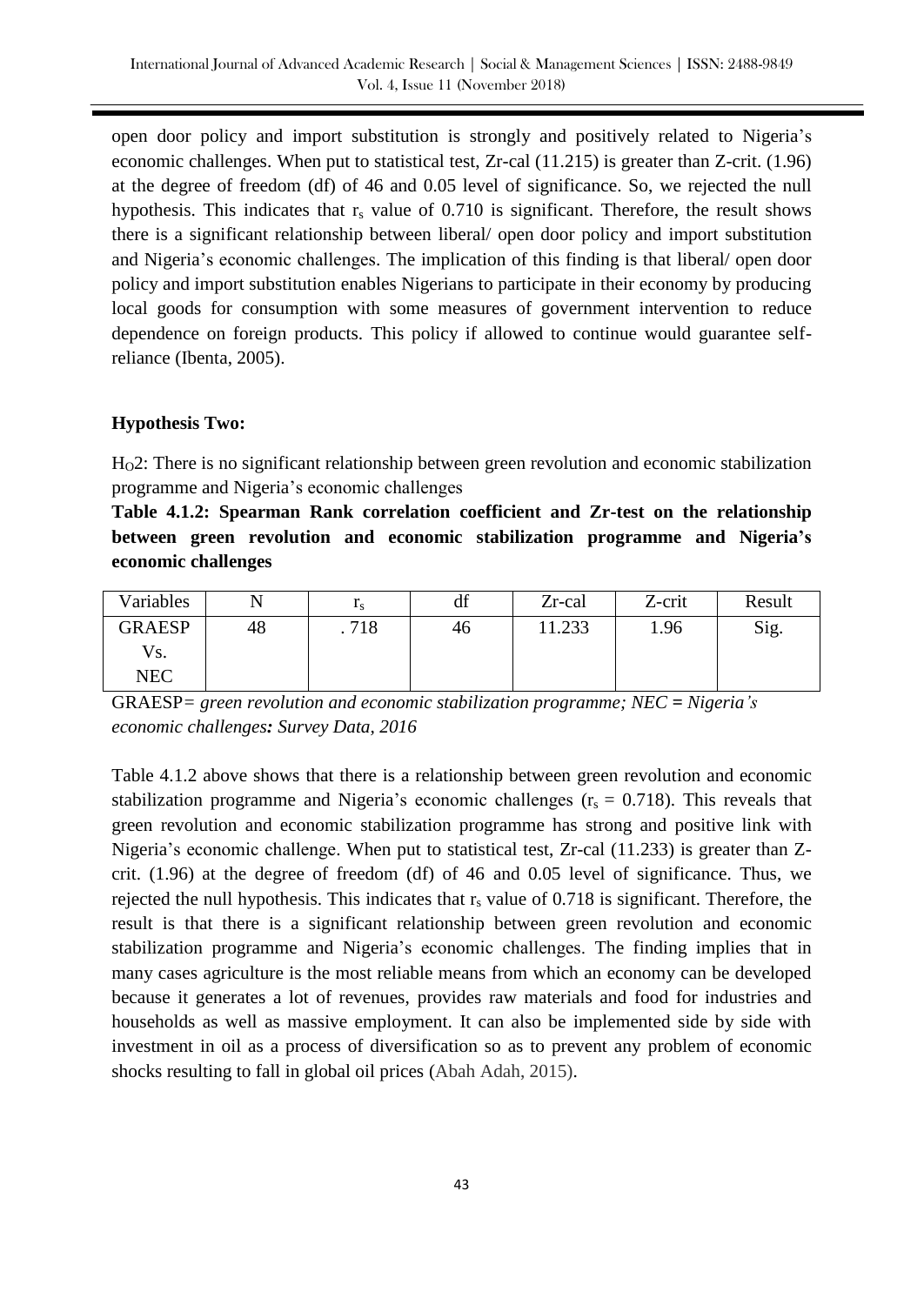# **Hypothesis Three:**

 $H<sub>0</sub>3$ : National economic empowerment and development strategy do not have significant relationship with Nigeria's economic challenges

**Table 4.1.3: Spearman Rank correlation coefficient and Zr-test on the relationship between National economic empowerment and development strategy and Nigeria's economic challenges**

| Variables    |    | $\mathbf{1}_{S}$ | df | Zr-cal | Z-crit | Result |
|--------------|----|------------------|----|--------|--------|--------|
| <b>NEEDS</b> | 48 | 724              | 46 | .244   | 1.96   | Sig.   |
| Vs.          |    |                  |    |        |        |        |
| NEC          |    |                  |    |        |        |        |

*NEEDS= National economic empowerment and development strategy; NEC = Nigeria's economic challenges: Survey Data, 2016*

Table 4.1.3 gives a link between National economic empowerment and development strategy and Nigeria's economic challenges at  $r_s = 0.724$ . This outcome shows that National economic empowerment and development strategy has strong and positive association with Nigeria's economic challenges. Also, when put to statistical test, Zr-cal (11.244) is greater than Z-crit. (1.96) at the degree of freedom (df) of 46 and 0.05 level of significance. Based on this, we rejected the null hypothesis. This reveals that  $r_s$  value of 0.724 is significant. Thus, the result is there is a significant relationship between National economic empowerment and development strategy and Nigeria's economic challenges. The implication of this finding is that National economic empowerment and development strategy (NEEDS) is a strategy used to surmount economic woes affecting a developing country like Nigeria in order to combat poverty and hardships faced by the people. This is because there is a wide gap between the rich and the poor in the distribution of wealth in the country (Shekarau, 2005).

# **Hypothesis Four:**

HO4: No significant exists between seven point agenda and Nigeria's economic challenges.

**Table 4.1.4: Spearman Rank correlation coefficient and Zr-test on the relationship between seven point agenda and Nigeria's economic challenges**

| Variables  |    | $\mathbf{1}_{S}$ | 10<br>aг | Zr-cal | Z-crit | Result |
|------------|----|------------------|----------|--------|--------|--------|
| <b>SPA</b> | 48 | .733             | 40       | 11.310 | 1.96   | Sig.   |
| Vs.        |    |                  |          |        |        |        |
| <b>NEC</b> |    |                  |          |        |        |        |

*SPA=* seven point agenda; *NEC = Nigeria's economic challenges: Survey Data, 2016*

Table 4.1.4 above reveals that a relationship exists between seven point agenda and Nigeria's economic challenges ( $r_s = 0.733$ ). This shows that there is a positive and strong relationship between seven point agenda and Nigeria's economic challenges. Furthermore, when put to statistical test, Zr-cal (11.310) is greater than Z-crit. (1.96) at the degree of freedom (df) of 46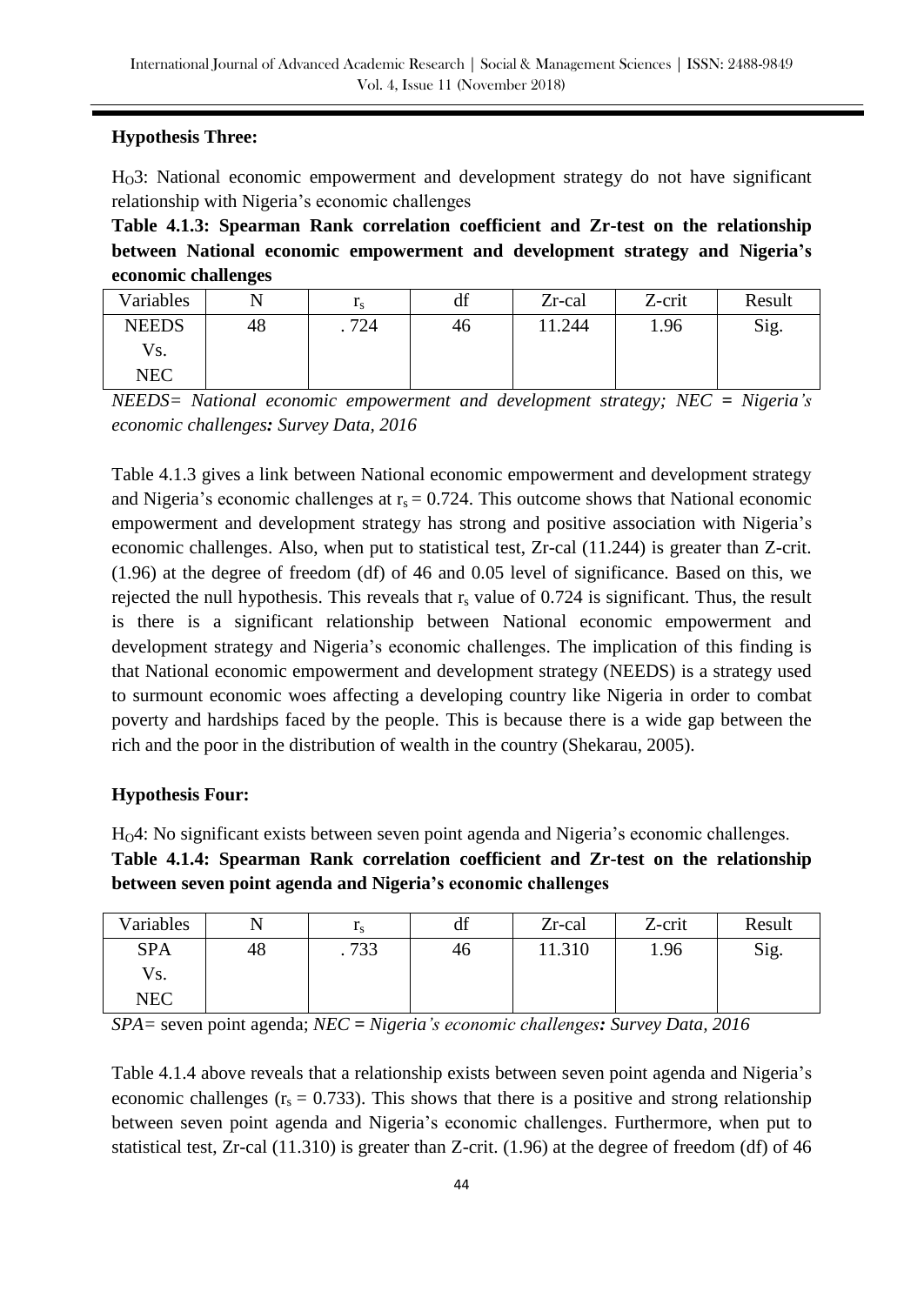and 0.05 level of significance, and a result of this, we rejected the null hypothesis. This outcome shows that  $r_s$  value of 0.733 is significant. Thus, the result is there is a significant relationship between seven point agenda and Nigeria's economic challenges. The finding implies that Nigeria's economic challenges can be tackled from seven key areas of power and energy, food security, wealth creation, transport sector, land reforms, security and education in order to support entrepreneurship, investment opportunities through improve security, transportation, fight hunger, reduce poverty by making available adequate infrastructure and human capacity building (Ola, 2009).

#### **Hypothesis Five:**

H<sub>O</sub>5: There is no significant relationship between transformation agenda and Nigeria's economic challenges.

**Table 4.1.5: Spearman Rank correlation coefficient and Zr-test on the relationship between transformation agenda and Nigeria's economic challenges**

| Variables  |    | $\mathbf{1}_{S}$ | df | Zr-cal | Z-crit | Result |
|------------|----|------------------|----|--------|--------|--------|
| <b>TA</b>  | 48 | .739             | 40 | 11.321 | 1.96   | Sig.   |
| Vs.        |    |                  |    |        |        |        |
| <b>NEC</b> |    |                  |    |        |        |        |

*TA= transformation agenda; NEC = Nigeria's economic challenges: Survey Data, 2016*

Table 4.1.5 above reveals that there is a relationship between transformation agenda and Nigeria's economic challenges ( $r_s = 0.739$ ). This indicates that transformation agenda is strongly and positively related to Nigeria's economic challenges. When put to statistical test, Zr-cal (11.321) is greater than Z-crit. (1.96) at the degree of freedom (df) of 46 and 0.05 level of significance, we reject the null hypothesis. This indicates that  $r_s$  value of 0.739 is significant. Therefore, the result is there is a significant relationship between transformation agenda and Nigeria's economic challenges. The significance of this finding is that Nigeria needs to be developed in line with the developmental trend of the  $21<sup>st</sup>$  century by developing the information and communication technology sector and other infrastructures. Thus, apart from curbing economic challenges of lack of continuity, consistency and commitment to agreed policies. Nigeria should fashion out better macroeconomic framework and economic direction to create employment, improve good governance, develop the Niger Delta, which is the source of oil revenue, provide good education, better healthcare to improve labour and productivity (Usigbe, 2011).

#### **Hypothesis Six:**

H<sub>O</sub>6: There is no significant relationship between cost-effective governance and anticorruption and Nigeria's economic challenges.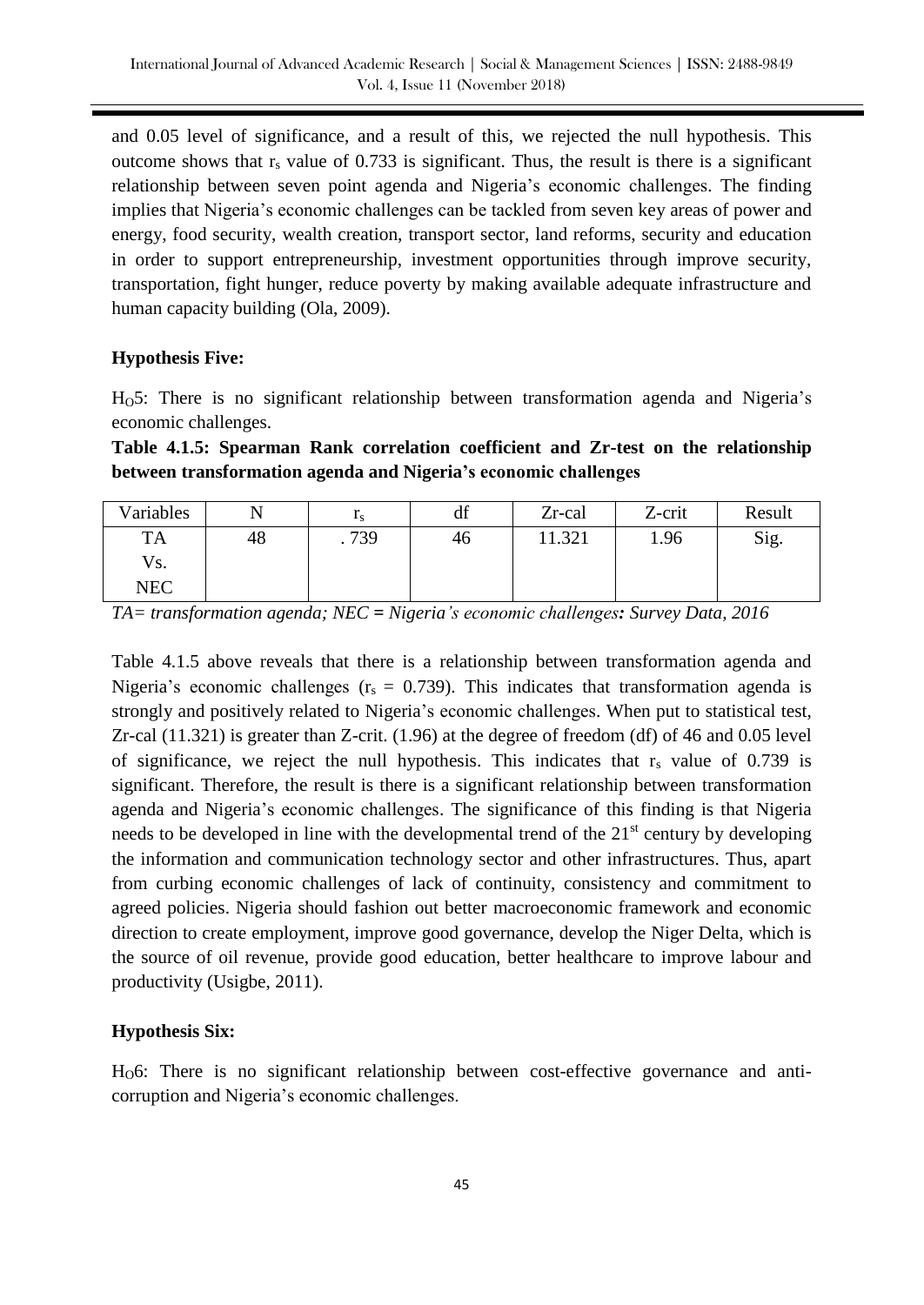**Table 4.1.6: Spearman Rank correlation coefficient and Zr-test on the relationship between cost-effective governance and anti- corruption and Nigeria's economic challenges**

| Variables    |    | $\mathbf{1}_{S}$ | df | Zr-cal | Z-crit | Result |
|--------------|----|------------------|----|--------|--------|--------|
| <b>CEGAC</b> | 48 | . 744            | 40 | 11.373 | 1.96   | Sig.   |
| Vs.          |    |                  |    |        |        |        |
| NEC          |    |                  |    |        |        |        |

*CEGAC= cost-effective governance and anti- corruption; NEC = Nigeria's economic challenges: Survey Data, 2016*

Table 4.1.6 above shows that there is a relationship between cost-effective governance and anti- corruption and Nigeria's economic challenges  $(r<sub>s</sub> = 0.744)$ . This reveals that costeffective governance and anti-corruption is strongly and positively related to Nigeria's economic challenges. When put to statistical test, Zr-cal (11.373) is greater than Z-crit. (1.96) at the degree of freedom (df) of 46 and 0.05 level of significance. Therefore, we rejected the null hypothesis. This reveals that  $r_s$  value of 0.744 is significant. Thus, the result is there is a significant relationship between cost-effective governance and anti- corruption and Nigeria's economic challenges. The consequence of this finding is that Nigeria is experiencing huge fall in the price of oil at the international market. Thus, there is sharp fall in the nation's revenue base and foreign exchange with a lot of mismanagement of the nation's resources, especially in the oil sector, so has to apply prudent measures in the management of the meager oil revenue for the betterment of the citizenry (Nwabughiogu, 2016).

#### 5.0 **CONCLUSION AND RECOMMENDATIONS**

#### 5.1 **Conclusion**

The present study examines development strategies and Nigeria's economic challenges. Every country has developmental strategies that are applied to correct their economic woes. Economy is an external factor in the business environment that is uncountable (Ibenta, 2005). Thus, agility, responsiveness and proactive measures are required in economic management due to the dynamism of the business world current technological driven knowledge economy of the 21<sup>st</sup> century. Nigeria needs to fight poverty, unemployment, provide infrastructure and boost economic diversification away from a mono-culture economy dependent on oil (Usigbe, 2011). The growth and development of an economy is a veritable index for nation development. Thus, we could conclude that development strategies are basic approaches that must be put in place to guide the functioning of a system in a very long time in order to guarantee survival and competitive advantage,

#### 5.2 **Recommendations**

In view of the findings in this study, the following recommendations were suggested. First, the government should develop a policy for self-reliance; this is required for Nigeria's economic development. Second, the government should diversify Nigeria's economy by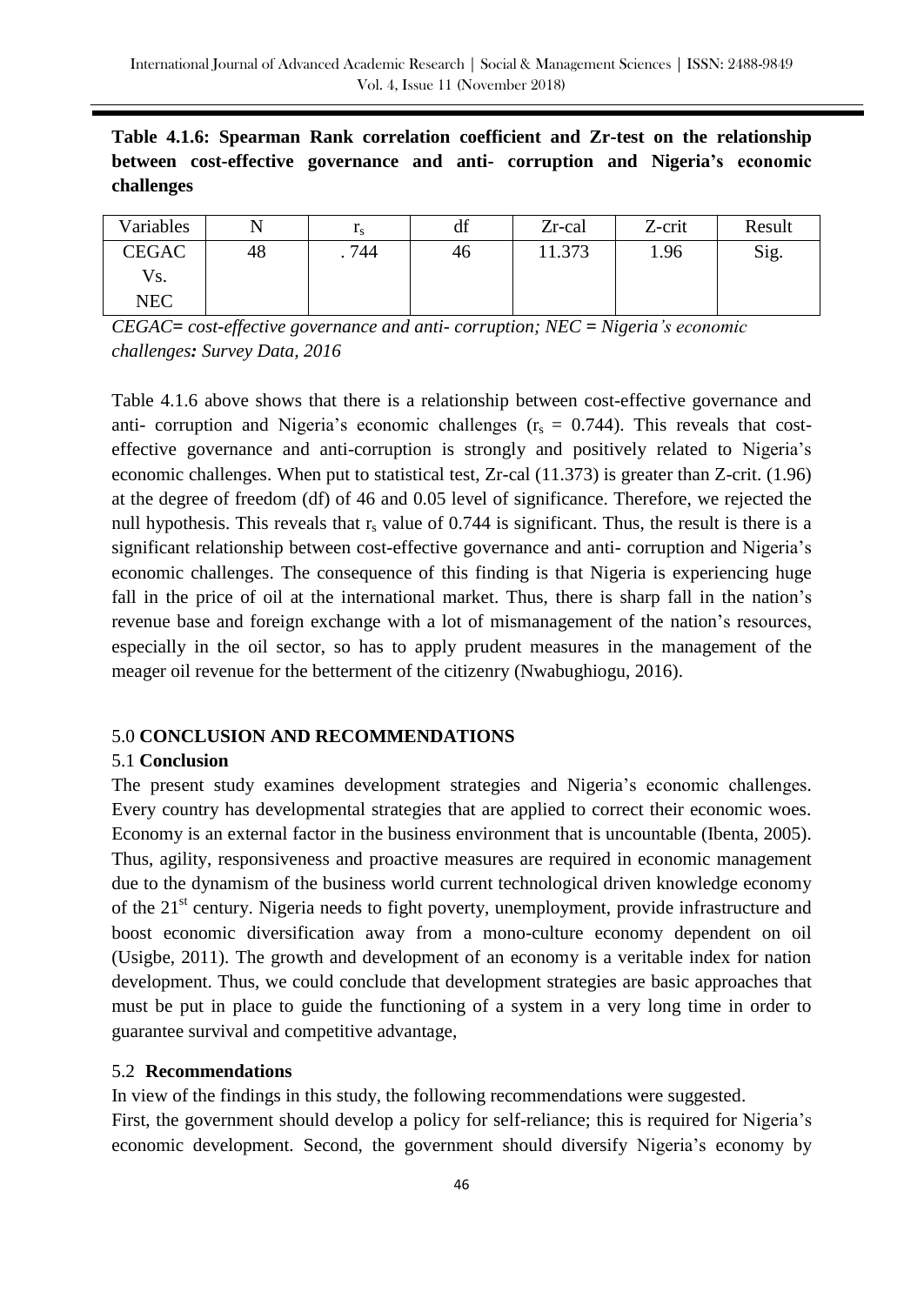moving away from oil dependency. Third, Nigeria should develop infrastructures that would support investment. Fourth, Nigeria should carry over developmental strategies from one regime to another. Fifth, Nigeria's governance process should be based on current economic realities and available public finance. Lastly, Nigeria should invest in human capacity development and information and communication technology which are the catalyst for  $21<sup>st</sup>$ century development.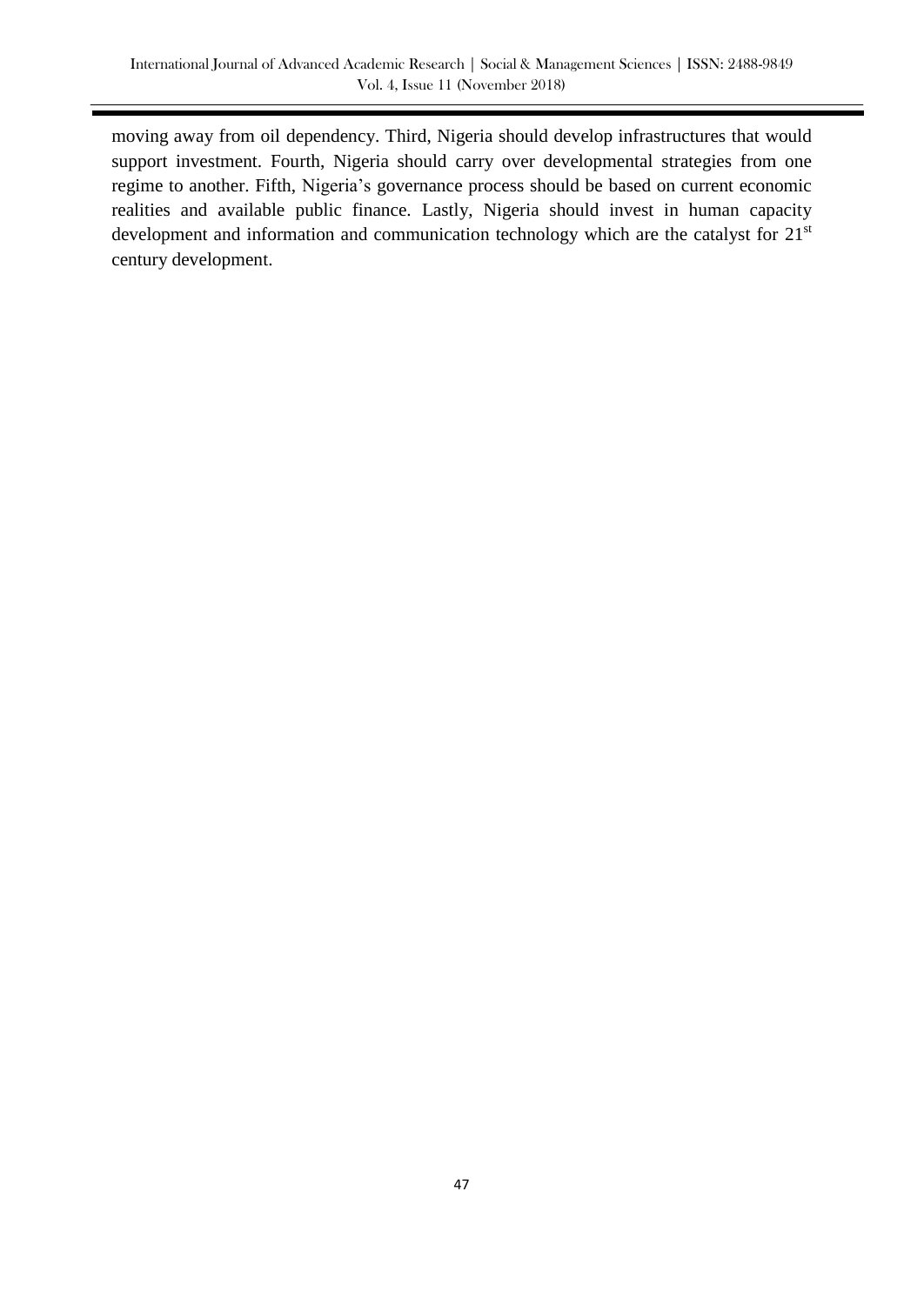#### **References**

Abah Adah, P. C. (2015). Nigeria: Gowon to Jonathan - Landmark Achievements of Nigerian Leaders Alive. Retrieved on August 3, 2016 from: http://allafrica.com/stories /201505220136.html

Ayida, A.. (1987). *Reflection on Nigerian development*. Lagos: Malthouse Press Ltd.

- Dana, S.D. (2001). *Statistics and Data Analysis for Behavioral Science.* New York: McGraw Hill Co.
- Hendrik, D. (2014). Nigeria: Big economy, big problems (Counting the Cost). Retrieved on August 5, 2016 from: http://www.aljazeera.com/programmes /countingthecost/2014/05/nigeria-big-economy-big-problems-world**-**economic-forum-201459164250750975.html
- Ibenta, S. N. (2005). *Investment Analysis and Financial Management Strategy*. Institute for Development Studies: Enugu.
- Nda-Isaiah, J. (2016). Nigeria: Bailout Buhari On Another Rescue Mission for States. Retrieved on August 12, 2016 from: http://allafrica.com/stories/201606170023.html
- Nwabughiogu, L. (2016). Nigeria: IMF to Buhari Make Your Economic Policies Flexible. Retrieved on August 2, 2016 from: http://allafrica.com/stories/201601060063.html
- Ojarikre, L. (2016). How can Nigerians be encouraged to patronise Made-in-Nigeria products? Retrieved on August 5, 2016 from: http://shipsandports.com.ng/how-cannigerians-be-encouraged-to-patronise-made-in-nigeria-products/
- Ojudu, B. (2016). President Buhari's one year in government. Retrived on August 2, 2016, from: http://www.vanguardngr.com/2016/05/president-buharis-one-year-government/
- Okigbo, P. (1989). *National development planning in Nigeria: 1990-92*. Enugu: Fourth Dimensions Publishers.
- Ola, R. (2009). [Yar'Adua's Seven Point Agenda: any hope for the Nigerian people?](http://www.marxist.com/yaraduas-seven-point-agenda-nigeria.htm)  Retrieved on August 1, 2016 from: http://www.marxist.com/yaraduas-seven-pointagenda-nigeria.htm
- Omorodion, L. & Okpabe, M. (2014). Challenges facing Nigeria's Economic Development. Retrieved on August 11, 2016 from: http://www.nigerianobservernews.com/21112014 /features/features4.html
- Schroeder, P.J.P., & Vitez, O. (2016). What is Keynesian Macroeconomics? Retrieved on August 2, 2016: http://www.wisegeek.net/what-is-keynesian-macroeconomics.htm